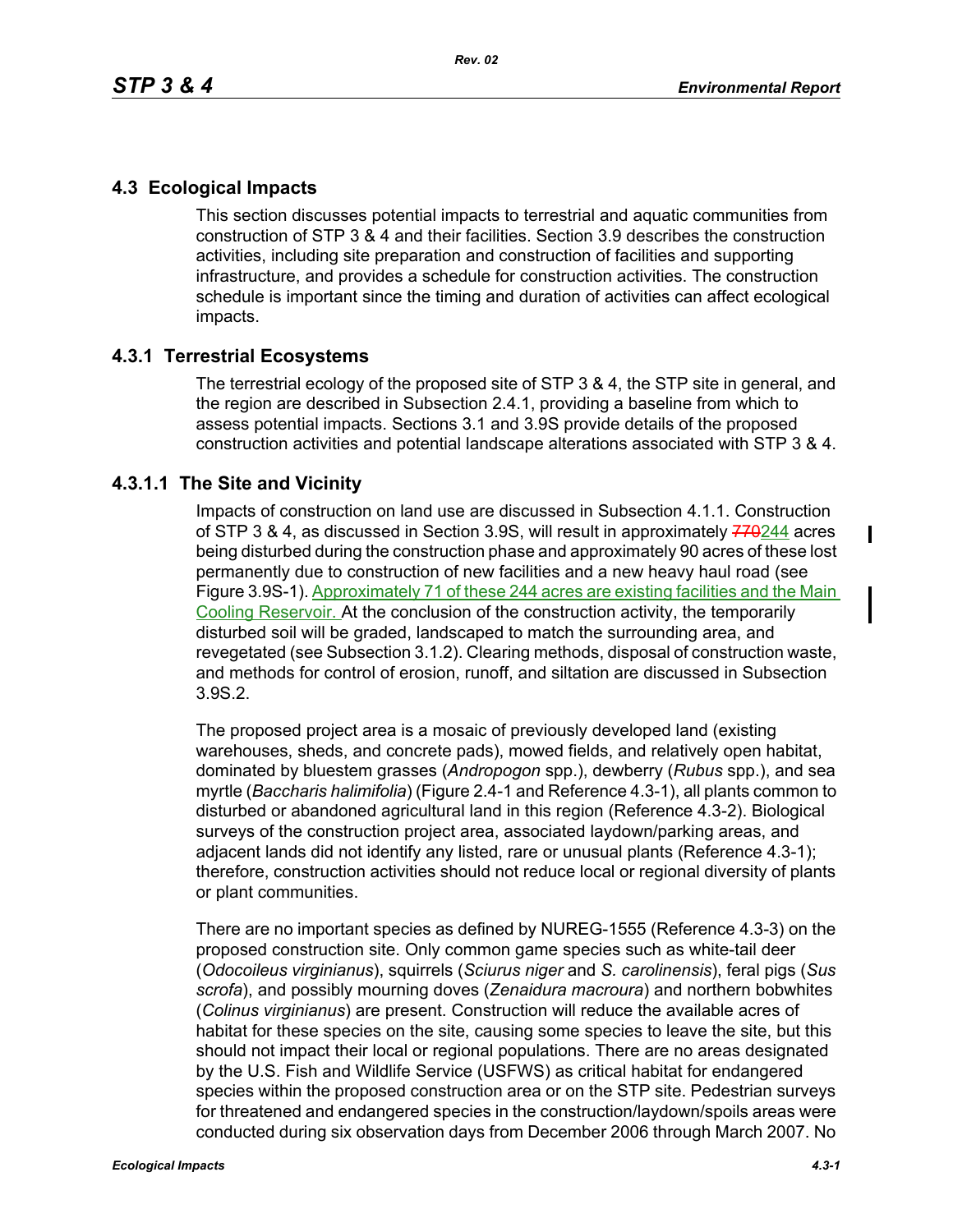federal or state-listed threatened or endangered species, critical habitat, or suitable habitats associated with potential species were observed during those surveys (Reference 4.3-1).

Three listed species (bald eagle, brown pelican, and alligator) have been observed within the STP site (see Subsection 2.4.1). The Texas Prairie Wetland Project is located several hundred yards from the STP 3 & 4 site, but given the distance from the construction site and the limited duration of the construction activities, the long-term presence of waterbirds on the site should not be impacted by construction. Therefore, STP 3 & 4 construction activities should have no impact on important species, including threatened and endangered terrestrial species. There are no other known federal or state projects within the region that could affect or potentially affect the same threatened and endangered species (or their habitats) that exist on or near the STP site. STPNOC has initiated consultations with the USFWS, the National Oceanic and Atmospheric Administration Fisheries Service, and Texas Parks and Wildlife Department (TPWD) regarding endangered and threatened species (Reference 4.3-4, Reference 4.3-5, and Reference 4.3-6).

Based on information received from the TPWD, an active bald eagle nest is located on the STP site near its eastern boundary. Although recently delisted under the Endangered Species Act (Reference 4.3-7), the bald eagle remains protected under the Bald and Golden Eagle Protection Act (References 4.3-7). On June 1, 2007, new national management guidelines for bald eagles, which established a single recommended protection zone to extend out 660 feet from each eagle nest, were enacted for all bald eagles in the lower 48 states (Reference 4.3-8). No activities related to construction of STP 3 & 4 will occur within one mile of the eagle nest.

#### **4.3.1.1.1 Wetlands**

The status of twelve wetlands within or near the construction footprint (including laydown and spoil areas) was assessed by ENSR in 2006/2007 (Reference 4.3-1). ENSR used U.S. Army Corps of Engineers 1987 wetland delineation criteria to classify the sites, based on environmental parameters such as hydrology, soils, and vegetation, as well as history of land use. Given that the twelve wetlands were not directly connected to waters of the United States, and did not fall within the 100-year floodplain, there was no historic evidence that the wetlands existed before site construction, and that ENSR classified these wetlands as isolated, all wetlands were classified as non-jurisdictional. One of these wetlands (Wetland No. 001 – Reference 4.3-1), which is  $\frac{0.1650.17}{0.17}$  acre in size, is located in the cooling towerconstruction footprint and willmay have to be filled. This is less than 5% of the total wetland acreage (3.9 acres)within the construction footprint and temporary laydown and spoil areas. These remaining 11 sites will be avoided during the construction phase, thus limiting direct impacts (see Figure 3.9S-1).

Several surface water and storm water drainage ditches are likely to be impacted and/or filled during construction. The east-west drainage ditch (Figure 2.4-3) in the power block footprint is approximately 8 to 10 feet wide, and approximately 4 to 5 feet deep, although the water is normally restricted to a more narrow channel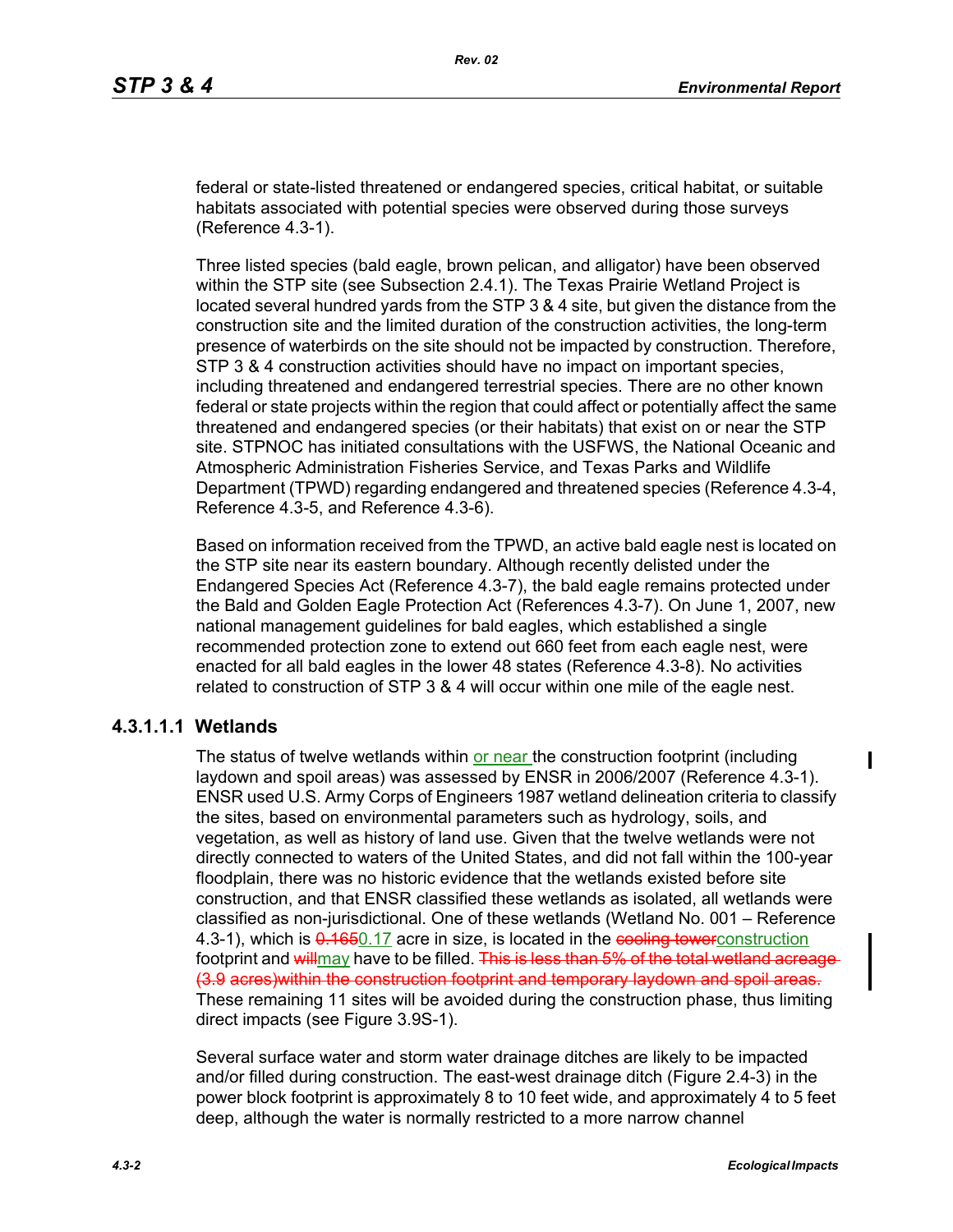(approximately 2 to 4 feet wide) approximately 1 to 2 feet deep. This ditch has several perpendicular ditches draining into it from the industrial land between the ditch and the berm. Portions of the ditch margins are mowed to the water level, other portions are vegetated with small shrubs (primarily sea myrtle) and semiaquatic grasses/rushes. This ditch will be relocated 650–700 feet north of its present position, just north of the new power block-, and should impact only approximately 7 acres of scrub/shrub habitat and less than 0.5 acres of maintained/disturbed land.

Another man-made ditch within the construction area is Little Robbins Slough (Figure 2.4-1). Its upstream reaches are found in the proposed borrow and spoils area, and it then flows south past the western edge of the Main Cooling Reservoir (MCR) toward the marsh. This slough was relocated to its present location during STP 1 & 2 construction in the late 1970s to replace the drainage function of the original slough that was filled to create the MCR (Reference 4.3-2). STP is committed to employing best construction management practices (see Subsection 3.9S.2) to reduce the amount of construction-area erosion and limit the sediment entering the site drainages, such as Little Robbins Slough, thus minimizing downstream sedimentation effects on flora and fauna. Aside from Little Robbins Slough, other storm water and surface water ditches created on historically upland habitat were routinely maintained and thus were not considered jurisdictional waters (Reference 4.3-1).

#### **4.3.1.1.2 Other Construction Impacts**

Noise is another potential construction-related activity that could impact wildlife at the proposed STP 3 & 4 construction site. Although noise levels in construction areas can be high (up to 100 dBA at 100 feet from sources of noise) and of varying duration, these high local noise levels would not be expected to propagate far beyond the boundaries of the construction site (Reference 4.3-9). Table 3.9S-2 shows the rapid attenuation of construction noise over relatively short distances. For example, at 400 feet from the source of 100 dBA construction noise, noise levels have generally dropped to 60–80 dBA, below levels known to startle small mammals and waterfowl (Reference 4.3-9). Even with this attenuation, some displacement of local small mammals and birds due to noise is expected during construction activities. This displacement may be permanent for some species and temporary for others. These impacts are considered SMALL, generally short-term, localized, and not ecologically significant.

Avian mortality because of collisions with man-made structures is sometimes a concern with very tall structures, although it varies relative to species characteristics such as size, flight behavior, and habitat use, and other characteristics including weather, landscape features, and size/type of equipment/structures (Reference 4.3- 10). While poor conditions occasionally result in major bird kills, such mortalities are not thought to significantly impact common/abundant bird species. STP 1 & 2 have not experienced any such major bird kills. The proposed facilities are similar to existing STP facilities and there should be little additional impact. Avian collisions during STP 3 & 4 construction should be negligible and these impacts SMALL.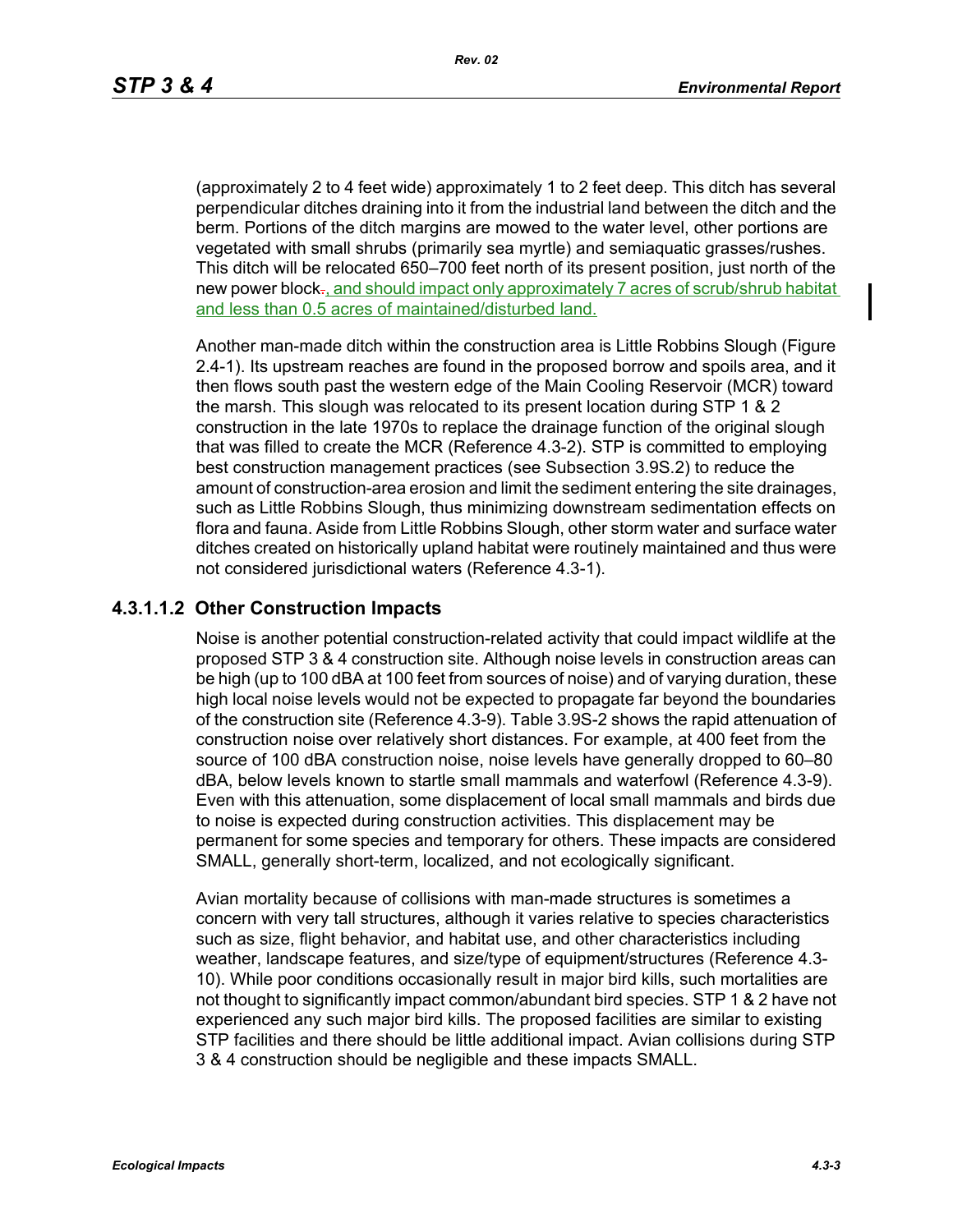# **4.3.1.1.3 Transmission Corridors**

As discussed in Subsection 2.2.2, there are no new transmission corridors for STP 3 & 4; however, some upgrading of transmission line conductors would be necessary on one 20-mile long right-of-way. There would be small ecological impacts associated with noise/movement of construction equipment and workers involved in changing out conductors and installing replacement towers. This kind of work normally involves a crew with several flatbed "conductor trucks" (carrying large cable spools) and large bucket trucks. A variety of birds, small mammals, and larger mammals (white-tailed deer) could be disturbed by this activity, but the impact of this disturbance in most circumstances would be minor—animals moving away or avoiding the area for several days while crews are working. Many of the STP-associated transmission lines traverse mostly agricultural lands (Reference 4.3-11), thus there would be few animals using the corridors for activities other than foraging or possibly resting. Nesting of some ground-nesting birds (e.g., Northern bobwhite, wild turkeys, meadowlark, horned lark, killdeer) in adjacent habitats could be disrupted temporarily if these species are present and if the work is carried out during the spring/early summer nesting period. If work is carried out in the non-nesting periods, impacts to birds will be SMALL and negligible.

## **4.3.1.2 Summary**

In summary, construction will result in the loss of approximately 170 acres of some common habitats for local wildlife, although the impacts cannot be quantitatively assessed because population data for species on and near the STP site are not available. However, approximately 800 acres of the construction impacted areas (borrow and spoil, parking, etc.) will be available as wildlife habitat when construction is complete, and relatively similar open habitats will remain on site and are present offsite. Construction activities should not reduce local biodiversity or impact threatened or endangered species. Potential impacts of construction noise and bird collisions during construction should be negligible. Therefore, construction-related impacts to terrestrial resources are considered SMALL.

## **4.3.2 Aquatic Ecosystems – Construction Impacts**

Section 3.9S includes a footprint of the proposed construction area, a description of construction methods, and a proposed construction schedule.

## **4.3.2.1 Impacts to Impoundments and Streams**

Construction impacts on aquatic habitats in the immediate area, which range from temporary disturbance to permanent loss, are described in this section. As discussed in Subsection 4.2.1, the following surface water bodies are on or near the site:

- $MCR (7,000 acres)$
- Kelly Lake (34.4 acres) and the slough that feeds it
- **EXALLITE** Robbins Slough, which drains into a coastal marsh north of Matagorda Bay
- Drainage areas associated with two unnamed sloughs

 $\mathbf I$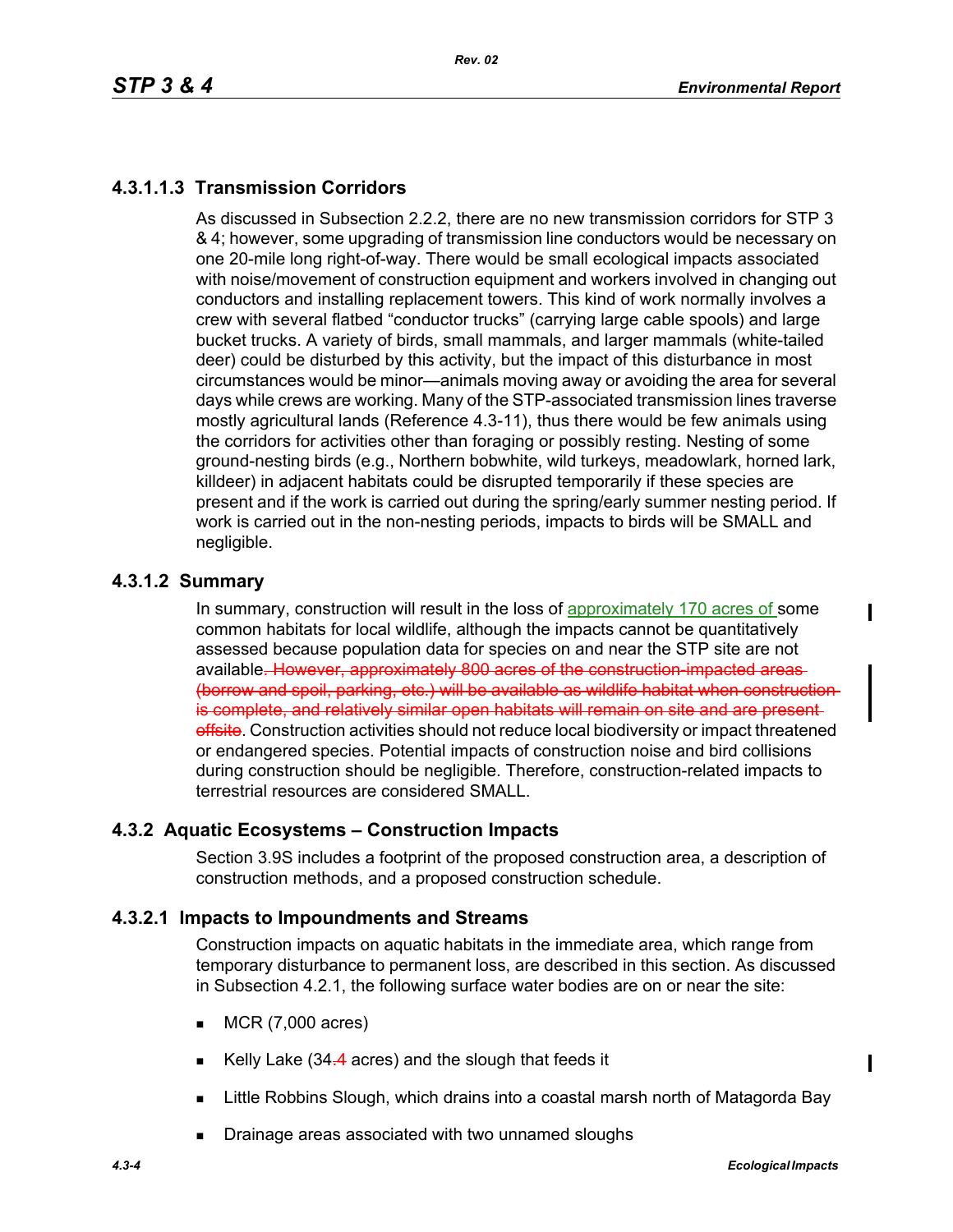West branch of the Colorado River

As discussed in Subsection 3.9S.3.10, a permanent sheet pile cofferdam will be installed on the east and west side of the north separation dike of the MCR to facilitate construction of the new intake and pumphouse for STP 3 & 4, while a temporary cofferdam will be erected on the interior of the MCR embankment to facilitate installation of the discharge structure. Installation of these cofferdams and associated dewatering systems would allow earth-moving and construction equipment to operate on dry ground, which is more efficient than working "blind" from shore or barge. This also provides the added benefit of reducing the potential for erosion and sedimentation. Sediment and soil removed would be transported to an onsite spoils area in an upland area in the southwest portion of the site, preventing this material from moving into site wetlands and watercourses. The areas up-slope and adjacent to the new circulating water intake/discharge construction area will be stabilized with erosioncontrol devices appropriate to soil type and terrain to ensure that soil loosened by heavy equipment is not carried into the MCR with storm water runoff. When construction has been completed, the disturbed areas will either be rip-rapped or seeded with a mixture of grasses and legumes to establish a perennial vegetative cover and prevent erosion. Although best construction management practices will be employed during construction of the cofferdams and intake/discharge structures, some erosion and sedimentation is to be expected in the immediate area of construction during the construction period. Suspended sediment can interfere with respiration and feeding of benthic macroinvertebrates and fish, while deposited sediment can smother benthic organisms and degrade fish spawning areas. However, some benthic organisms and most juvenile and adult fish are able to leave areas with high sediment loads and move to areas offering better water quality.

As described in Reference 4.3-1 and Subsection 4.1.1.1, construction of STP 3 & 4 would require filling an approximately 0.165-acre, non-jurisdictional wetland. When a wetland or other surface water body is filled by construction activities, and aquatic organisms are present, impacts to these organisms are expected. If the water body has an outlet, and the disturbance is gradual rather than abrupt, some animals may relocate. Oftentimes, however, construction impacts to small wetlands or other surface waters result in loss of the fishes and invertebrates, which is anticipated to occur for this wetland. No rare or unique aquatic species is known or thought to occur in the construction zone (see Subsection 2.4.2).

The aquatic species that occur on site are ubiquitous, common, and easily located in nearby waters, as described in Subsection 2.4.2. The 1975 Final Environmental Statement (FES-CP) (Reference 4.3-12, pages 4–7) listed species common in wetlands near the site, including the grass shrimp (*Palaemonetes kadiakensis*), crayfish (several genera occur in the area) (Reference 4.3-13), blue crab (*Callinectes sapidus*), red shiner (*Cyprinella lutrensis*), mosquitofish (*Gambusia affinis*), silverband shiner (*Notropis shumardi*), sailfin molly (*Poecilia latipinna*), green sunfish (*Lepomis cyanellus*), warmouth (*Lepomis gulosus*), bluegill (*Lepomis macrochirus*), white crappie (*Pomoxis annularis*), tidewater silverside (*Menidia peninsulae*), striped mullet (*Mugil cephalus*), and several species of killifish (Family Cyprinodontidae, likely *Lucania* sp. and *Fundulus* spp.). A survey of the STP 1 & 2 Essential Cooling Pond in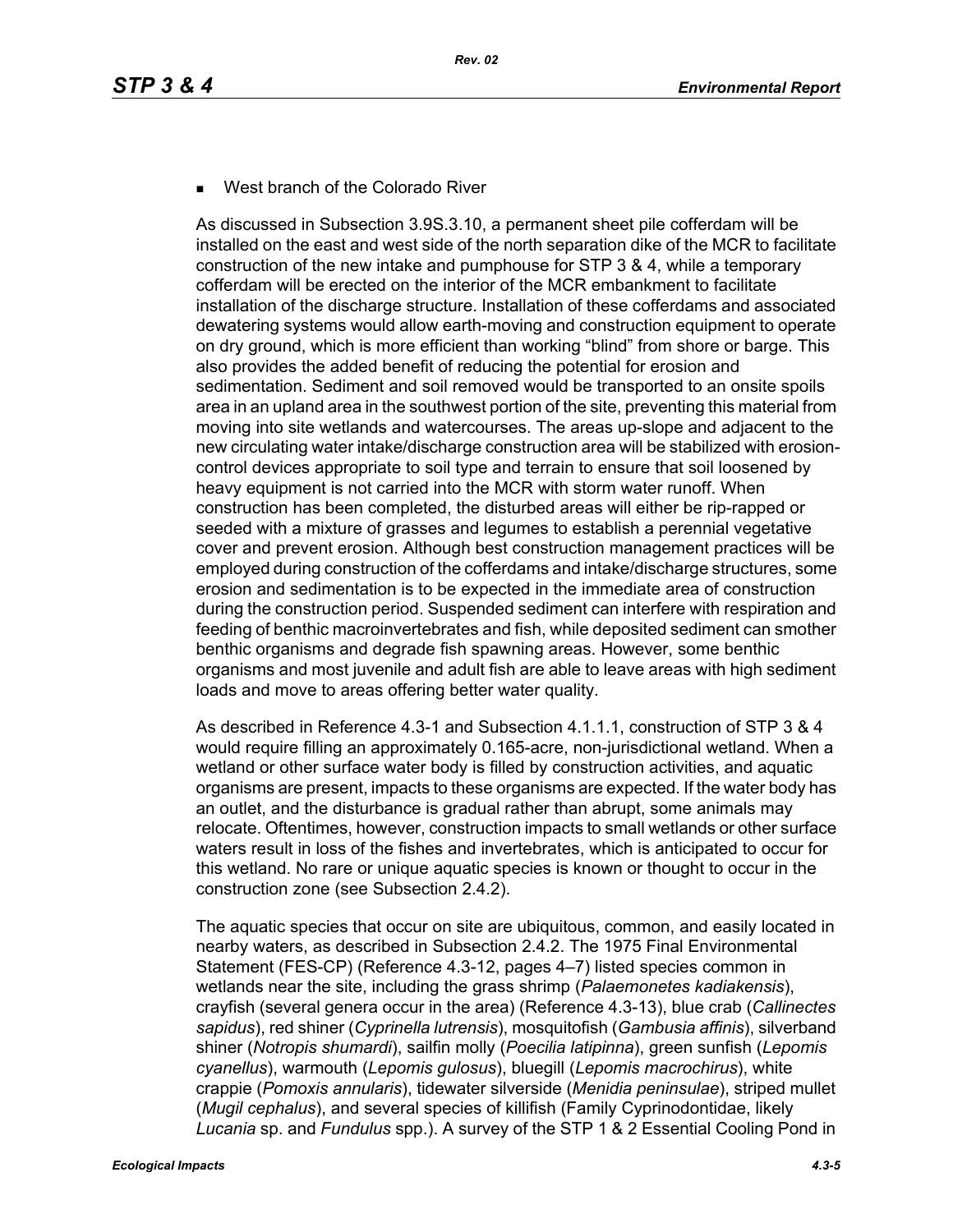2002 yielded two fish species: the sailfin molly and the sheepshead minnow (*Cyprinodon variegatus*) (Reference 4.3-14). In May 2007, STPNOC commissioned a rapid bioassessment of the 1500-meter-long drainage ditch that crosses the area slated for construction (Reference 4.3-15). The bioassessment was intended to characterize the water quality and fish community of the ditch before its relocation, supporting the assessment of construction impacts. Fish collections from the STP ditch system were dominated by mosquitofish, sunfish (largemouth bass and three common *Lepomids*), sailfin molly, and sheepshead minnow. Most of these common species tend to be tolerant of salinity and temperature fluctuations, and are ubiquitous in coastal wetlands along the Gulf Coast (see Subsection 2.4.2).

In addition to the crustaceans (shrimp, crayfish, and crab) mentioned above, important aquatic invertebrate species in the wetland include the juvenile stages of flying insects. Although the wetland areas themselves are considered a sensitive and valuable resource, the particular wetlands that would be impacted on site are not substantively distinguishable from other wetland acreage in the vicinity, as discussed in Subsection 4.3.1. The 1975 FES-CP (Reference 4.3-12) indicated that the rerouting of Little Robbins Slough would cause declines in several insect populations, including midges, beetles, mayflies, biting midges, dragonflies, and damselflies. Potential impacts were considered acceptable because these ubiquitous species readily recolonize available surface waters, and so would not be lost to the area.

Several other drainages and impoundments at the site may be moderately impacted during construction. Proposed construction activities that could potentially affect onsite water bodies are described in Section 4.2. It is possible, and even likely, that some sediment would be deposited in the onsite wetlands, impoundments, and channels, with rainfall runoff during and immediately following construction. Best construction management practices would reduce the amount of erosion and sedimentation associated with construction, however, and would limit impacts to aquatic communities in down-gradient water bodies. Although unlikely, it is also possible that excavated soil placed in the proposed spoils and overflow storage area would be disturbed and move with storm water runoff into streams on site. Details of potential impacts are given in Subsection 4.2.1 and summarized here:

- **Increased runoff from approximately 111 acres of impervious surfaces for new** buildings (reactor containment building, turbine building), structures (e.g., switchyard, cooling towers), and parking lots.
- Increased sediment loads into onsite drainages and sloughs resulting from land clearing and disturbances for constructing infrastructure such as roads and storm water drainage systems, and disturbance of currently vegetated areas for construction laydown areas, concrete batch plants, sand/soil/gravel stockpiles, and construction-phase parking area.
- Filling of one small, isolated, non-jurisdictional wetland contained in the footprint of the cooling towers.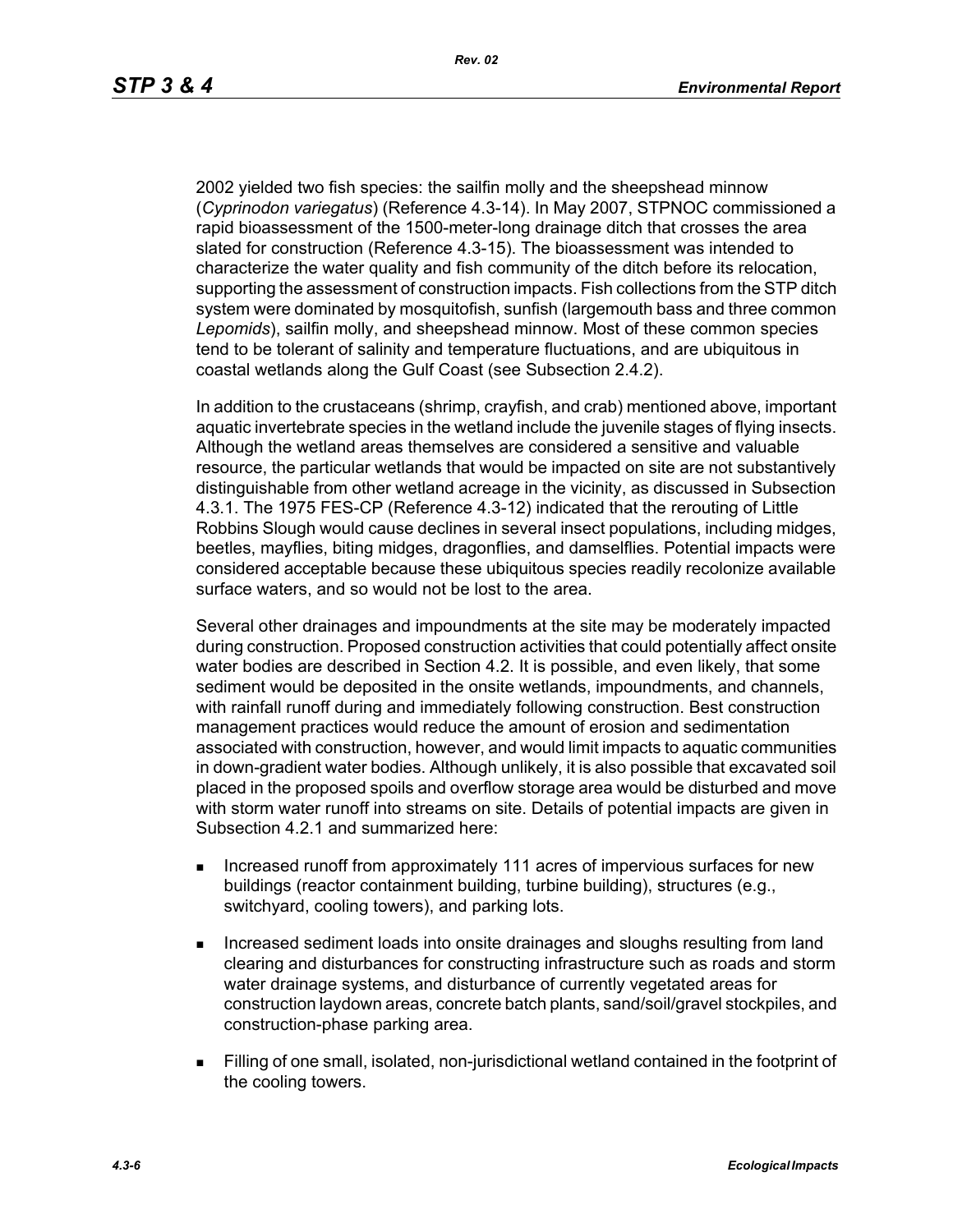During construction, effects to aquatic ecosystems may result from sedimentation (because of erosion of surface soil) and, to a lesser extent, spills of petroleum products. A recent report on human impacts to stream water quality listed siltation as the primary cause of stream degradation by a wide margin (Reference 4.3-16). In a nationwide survey by the USFWS on impacts to stream fisheries, sedimentation was named the most important factor (Reference 4.3-16).

Three major groups of aquatic organisms are typically affected by the deposition of sediment in streams: (1) aquatic plants, (2) benthic macroinvertebrates, and (3) fish. The effects of excess sediment in streams, including sediment generated by construction activities, are influenced by particle size. Finer particles may remain suspended, blocking the light needed for photosynthesis, and initiating a cascade of effects following from damage to primary producers. Turbidity associated with suspended sediments may reduce photosynthetic activity in both periphyton and rooted aquatic plants. Suspended particles may also interfere with respiration in invertebrates and newly hatched fish, or reduce their feeding efficiency by lowering visibility. Slightly larger particles fall out of suspension to the substrate, where they can smother eggs and developing fry, fill interstitial gaps, or degrade the quality of spawning grounds. As the gaps in the substrate are filled, habitat quality is decreased for desirable invertebrates such as Ephemeroptera, Plecoptera, and Trichoptera, and less desirable oligochaetes and chironomids become dominant. Such changes in the benthic community assemblage result in a loss of fish forage, and a subsequent reduction in fish populations (Reference 4.3-16).

Construction sites are known to contribute to erosion, which can then lead to sedimentation in streams. In addition to road construction, which contributes significantly to sedimentation, construction-related activities such as excavation, grading for drainage during and after construction, temporary storage of soil piles, and use of heavy machinery all disturb vegetation and expose soil to erosive forces. Reducing the length of time that disturbed soil is exposed to the weather is one of the most effective ways of controlling excess erosion and sedimentation (Reference 4.3- 16).

The construction contractor will avoid or minimize construction impacts to water resources through best management practices and good construction engineering practices such as storm water retention basins and silt screens. A Storm Water Pollution Prevention Plan (SWPPP) that specifies methods for control of erosion and sedimentation will be prepared before construction in accordance with guidelines provided by the Texas Commission of Environmental Quality (Reference 4.3-17).

Preventing onsite erosion by covering disturbed areas is a preferred method of controlling sedimentation. When erosion cannot be prevented entirely, intercepting and retaining sediment before it reaches a stream is a high priority (Reference 4.3-15). For example, new retention ponds and connecting drainage ditches would collect surface water runoff from the construction area, as described in Subsection 4.2.1. Sediment carried in the water from construction and dewatering activities would be trapped in the ditches and ponds rather than carried to the point of discharge, thereby reducing the sediment load in receiving waters.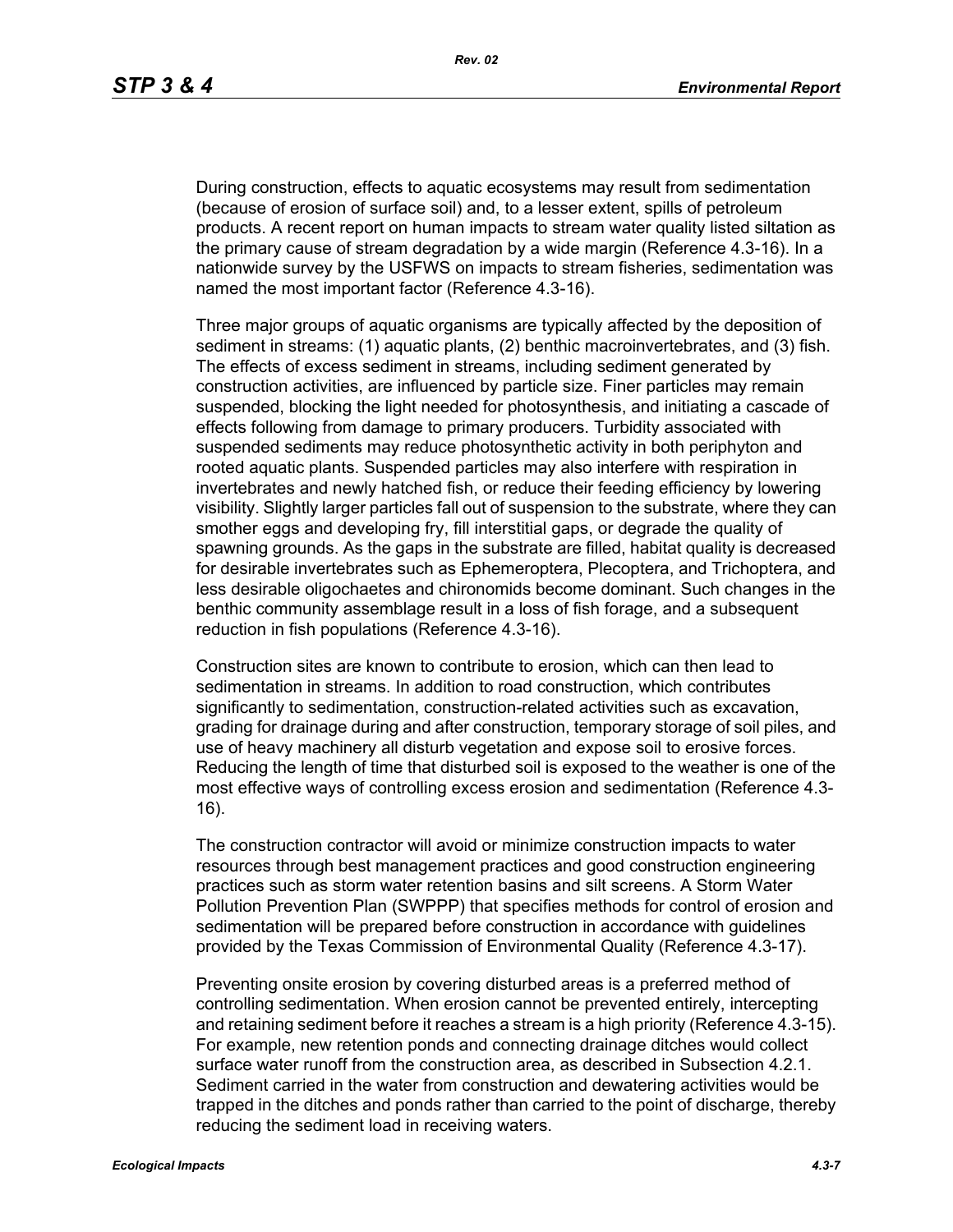Any small spills of construction-related fluids, such as petroleum products, would be mitigated according to a Spill Contingency and Control Plan developed for construction activities.

No significant impacts to Little Robbins Slough or to the coastal marsh at its terminus at Matagorda Bay are expected. Construction of STP 3 & 4 will not require any alteration of Little Robbins Slough, and would not affect any rare or specially protected aquatic species in the man-made channel or in the coastal marshes of Matagorda Bay, as none occur there (Reference 4.3-12). Temporary, minimal sedimentation is possible, as discussed above.

Construction activities will not affect Kelly Lake, which is protected from sedimentation and surface runoff by a large drainage ditch.

#### **4.3.2.2 Impacts to Colorado River and Matagorda Bay**

As described in Subsection 4.2.1, no significant sedimentation or runoff into the Colorado River is expected from construction of the STP 3 & 4 generating facilities and associated infrastructure. The construction area is more than two miles from the river, and surface runoff would be channeled away from the river. Construction activities at the Reservoir Makeup Pumping Facility (RMPF) and Spillway and Blowdown Facilities (includes spillway discharge channel and blowdown pipeline) would be limited to installing new pumps in the existing bays at the RMPF.

STPNOC anticipates that some dredging will be required to prepare the existing barge slip for vessels transporting large components such as reactor vessels and steam generators to the STP site. Dredging for the barge slip would increase turbidity and siltation downstream of the barge slip area, which could affect spawning beds of freshwater fish species that spawn in shallows (e.g., sunfishes, some Notropids) or spawn in holes (e.g., catfish) in the immediate vicinity of the landing. Any impacts would occur over a relatively brief period (one spawning season) and would not produce long-term or lasting impacts. During construction of the existing barge slip, which involved removal of 50,000 cubic yards of earth along the west bank of the Colorado River, sheet piling was erected around the construction area to reduce soil erosion and limit downstream increases in turbidity and siltation. Similar measures could be employed to limit the effect of siltation associated with dredging. Less than one acre of benthic habitat and associated resident biota was believed destroyed by construction of the existing barge slip (Reference 4.3-12).

No threatened or endangered species are expected to be affected by the proposed construction. As part of the review of the original license application for STP 1 & 2, the USFWS provided a Section 7 consultation, under the Endangered Species Act Amendments of 1978 (PL 95-632), stating that no endangered or threatened aquatic species occurred near the site (Reference 4.3-11). However, a single blue sucker was captured in a gill net at a Colorado River sampling station 1.5 miles upstream of the STP site by biologists conducting preoperational surveys of the lower Colorado River in 1973 (Reference 4.3-2). The blue sucker is currently listed as Threatened by TPWD (Reference 4.3-18), but was not listed by the state at the time of capture in 1973. This species, which is found in large, unpolluted rivers with strong currents and firm (often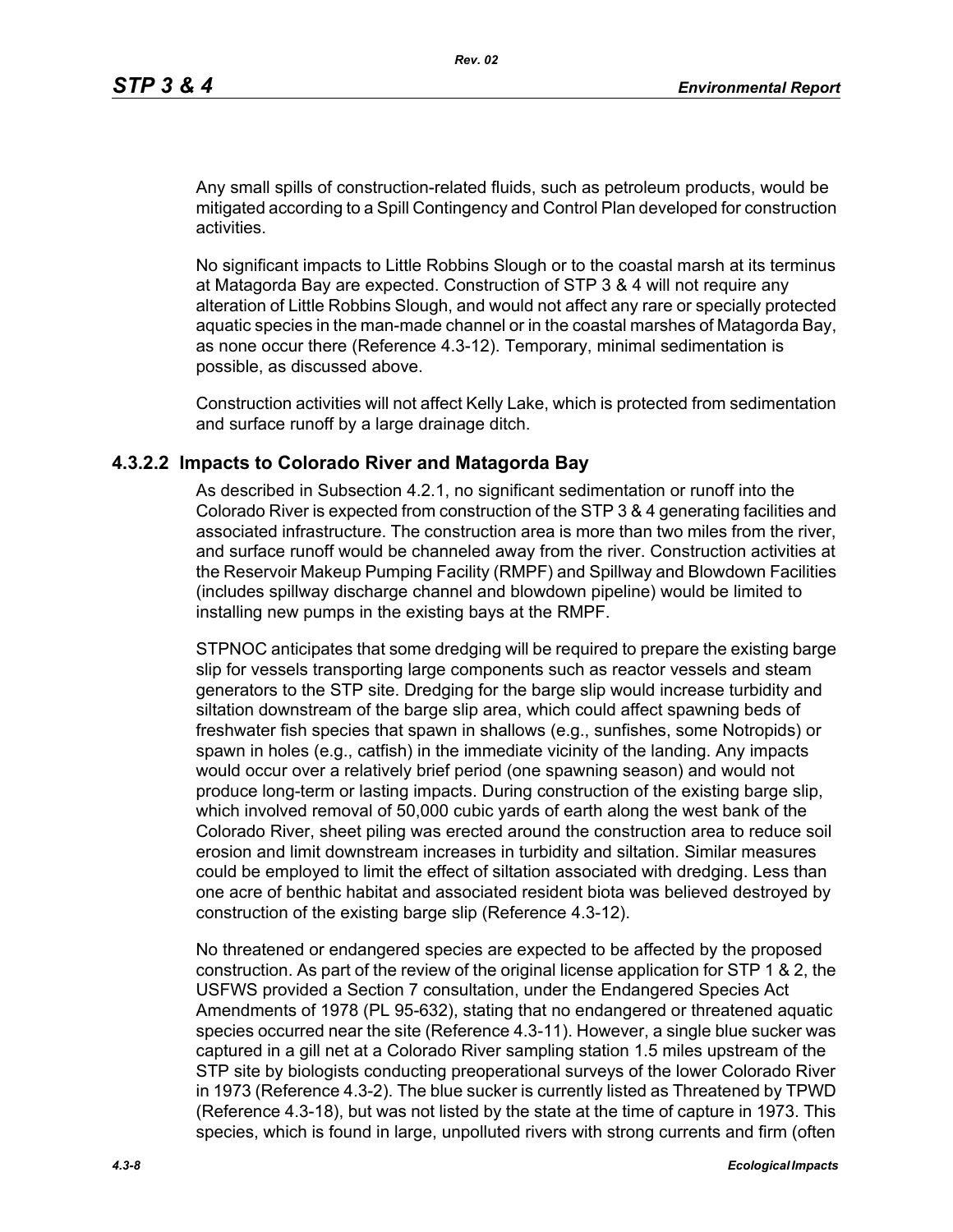gravel or rock) substrates (Reference 4.3-19, Reference 4.3-20, Reference 4.3-21), is known to exist in small numbers in segments of the Colorado River well upstream of the plant (Reference 4.3-22), but should not be affected by the proposed construction.

The assemblage of aquatic species present in the Colorado River near the project area varies throughout the year due to spawning and migration patterns of individual fish and invertebrate species, as described in Subsection 2.4.2. Interannual variability is also high, mediated by precipitation throughout the drainage basin (Reference 4.3-12).

The season of the year in which construction occurs would determine which specific aquatic resources within Matagorda Bay may be affected. However, because the area to be disturbed is small and in a protected near shore area that is already dedicated to intake functions, the overall impact on aquatic species is expected to be SMALL and temporary.

#### **4.3.2.3 Transmission Corridors**

No incremental effect on aquatic resources within the transmission corridors is expected to result from construction or operation of STP 3 & 4.

#### **4.3.2.4 Summary**

Construction activities that may cause erosion that could lead to harmful deposition in aquatic water bodies would be (1) of relatively short duration, (2) permitted and overseen by state and federal regulators (Reference 4.3-16), and (3) guided by an approved SWPPP. Some wetland habitats occur within the area expected to be affected by construction activities; however, no important aquatic species are expected to be affected. Impacts to aquatic communities from construction would be SMALL and temporary, and would not warrant mitigation.

#### **4.3.3 References**

- 4.3-1 "Ecological Survey Report Unit 3 and 4 Licensing Project, South Texas Project Electric Generating Station," ENSR Corporation, Prepared for STP Nuclear Operating Company by ENSR Corporation, Houston, Texas, Wadsworth, Texas, Document No. 10720-008, March 2007.
- 4.3-2 "South Texas Project, Units 1 and 2, Environmental Report," HL&PC (Houston Lighting and Power Company) 1974, Docket Nos. 50-498 and 50- 499, July 1, 1974, and subsequent amendments.
- 4.3-3 "Environmental Standard Review Plan: Standard Review Plans for Environmental Reviews for Nuclear Power Plants," NRC 1999. NUREG-1555, Office of Nuclear Reactor Regulation, Washington, D.C., October.
- 4.3-4 Letter with enclosures to Ms. Moni Devora Belton, U.S. Fish and Wildlife Service, Houston, Texas, received from Ms. Sandra L. Dannhardt, Environmental Supervisor, South Texas Project. RE. Threatened and endangered species consultation, STPEGS Units 3 and 4 Licensing Project, Matagorda County, Texas. STI No. 32111260, January, 23, 2007.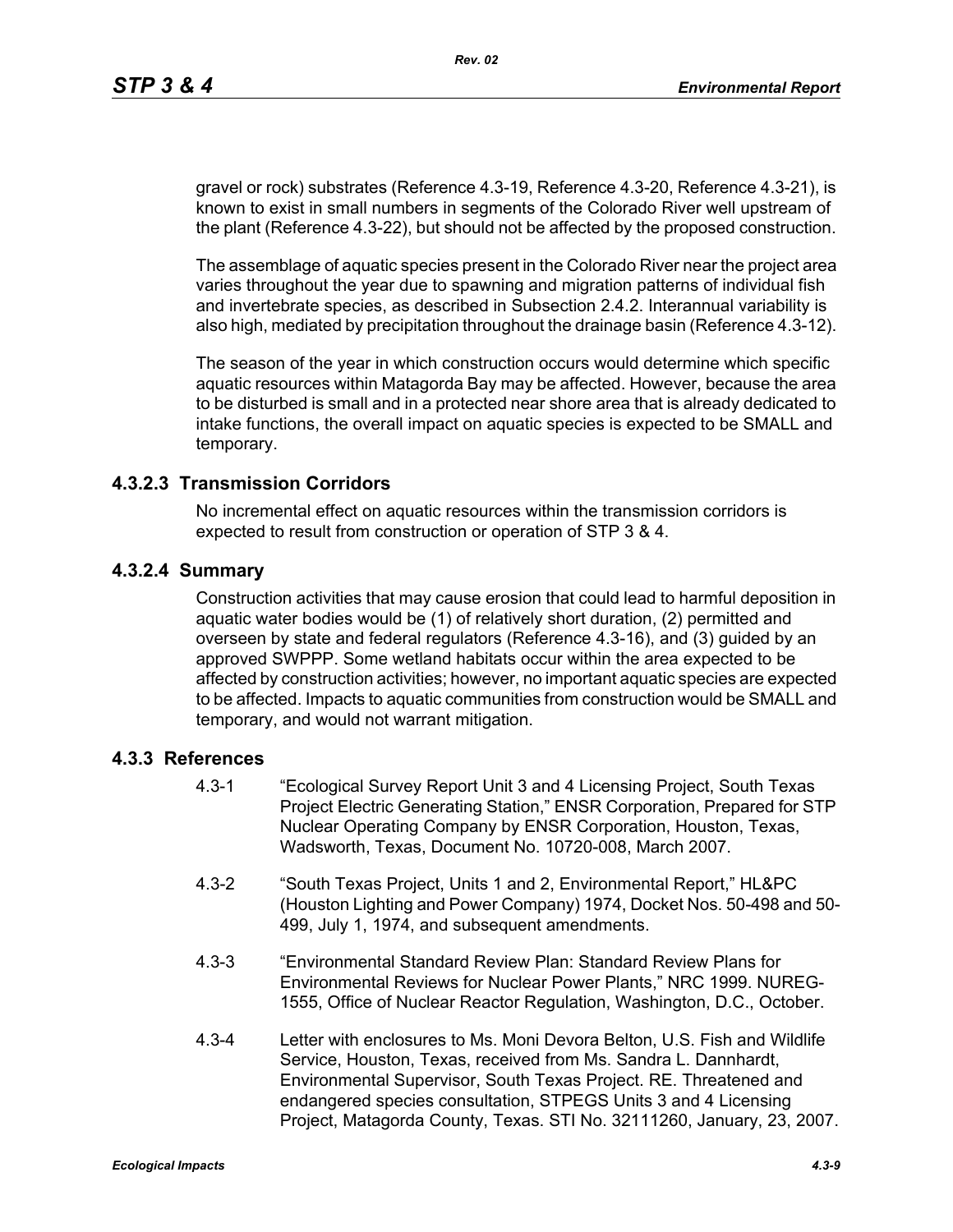- 4.3-5 Letter with enclosures to Mr. Rusty Stafford, National Oceanic and Atmospheric Administration, Galveston, Texas, received from Ms. Sandra L. Dannhardt, Environmental Supervisor, South Texas Project. RE. Threatened and endangered species consultation, STPEGS Units 3 and 4 Licensing Project, Matagorda County, Texas. STI No. 32111261, January, 23, 2007.
- 4.3-6 Letter with enclosures to Ms. Celeste Brancel, Texas Parks and Wildlife Department, Environmental Review Coordinator, Austin, Texas, received from Ms. Sandra L. Dannhardt, Environmental Supervisor, South Texas Project. RE. Threatened and endangered species consultation, STPEGS Units 3 and 4 Licensing Project, Matagorda County, Texas. STI No. 32111259, January 23, 2007.
- 4.3-7 "Endangered and Threatened Wildlife and Plants: Removing the Bald Eagle in the Lower 48 States from the List of Endangered and Threatened Wildlife, Final Rule." USFWS, Federal Register 72(130):37345-37372, 2007.
- 4.3-8 "National Bald Eagle Management Guidelines," USFWS, 2007. Available at http://www.fws.gov/migratorybirds/issues/BaldEagle/Mgmt.Guidelines.200 7.pdf.
- 4.3-9 "Environmental Impact Data Book," Golden 1980. Golden J., R. P. Ouellete, S. Saari, and P.N. Cheremisinoff, Ann Arbor Science Publishers, Ann Arbor, Michigan.
- 4.3-10 "Avian Collisions with Utility Structures: Biological Perspectives," Brown, W. M. 1993. Pp. 12-1 – 12-13 in Proceedings: Avian Interactions with Utility Structures, International Workshop. EPRI TR-103268, Electric Power Research Institute, Palo Alto, California.
- 4.3-11 "Final Environmental Statement Related to the Operation of South Texas Project, Units 1 and 2," NRC Docket Nos. 50-498 and 50-499. Houston Lighting and Power Company, et al. Office of Nuclear Reactor Regulation, 1986.
- 4.3-12 "Final Environmental Statement Related to the Proposed South Texas Project Units 1 & 2," NRC, Office of Nuclear Reactor Regulation, Washington, D.C., March, 1975.
- 4.3-13 "Decapod Crustaceans of the Navasota River System in Central Texas," Reimer, R. D. and W. J. Clark 1974, Southwestern Naturalist 19(2):167- 178.
- 4.3-14 "Essential Cooling Pond Fish Population Study," prepared for STP Nuclear Operating Company by ENSR International, Houston, Texas, May 2002.